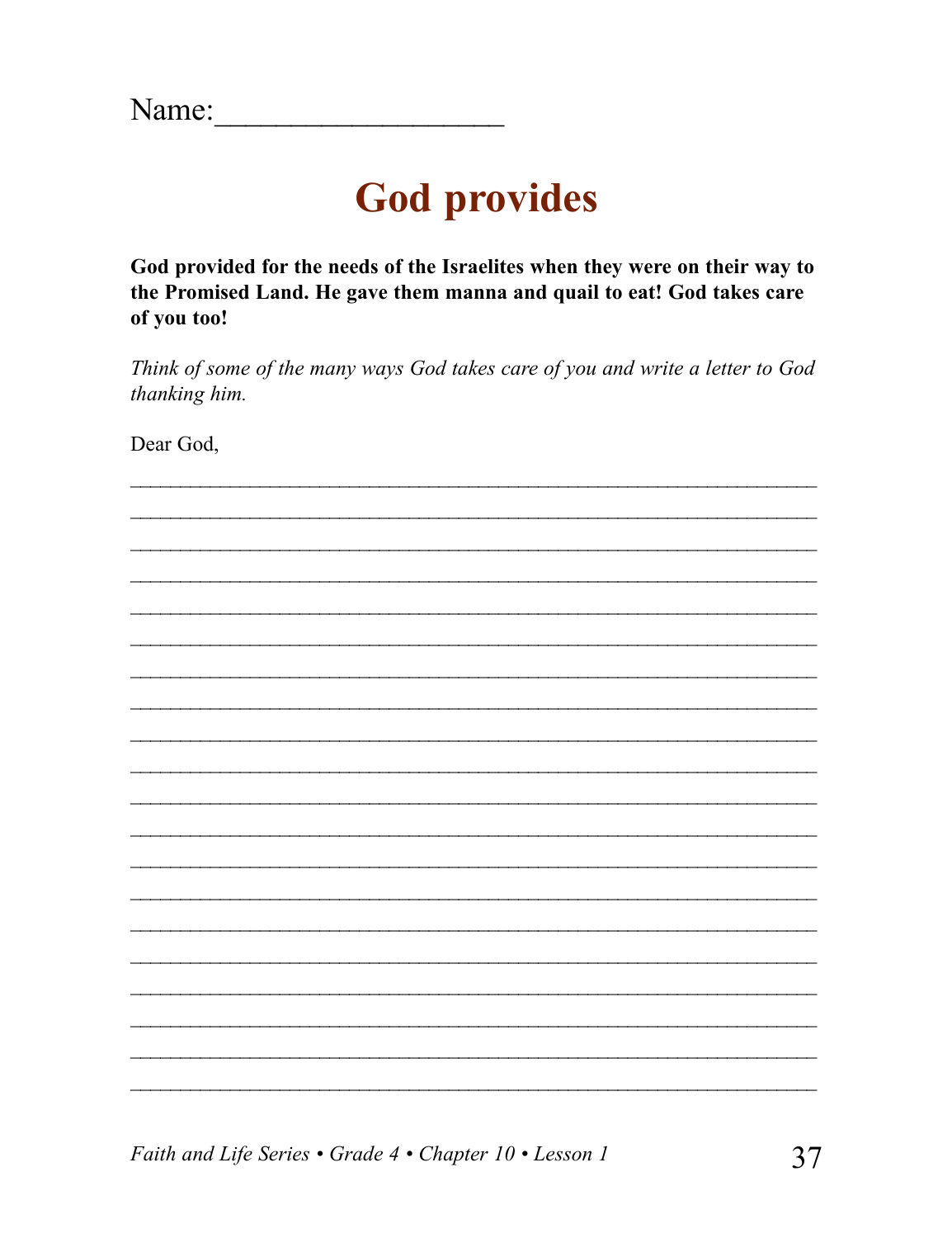Name:

## **The Golden Calf**



- *Answer the following questions in complete sentences.*
- 1. Why did the Israelites make the golden calf?
- 2. Where was Moses at the time?
- 3. Who made the calf and from what?
- 4. What is an idol (see the glossary in your student text), and how did the Israelites commit the sin of idolatry?

5. What did Moses do?

Name:\_\_\_\_\_\_\_\_\_\_\_\_\_\_\_\_\_\_\_

## **The Covenant with Israel**

*Answer the following questions in complete sentences.*

1. God made a covenant with the people of Israel at Mount Sinai. He said to them: "If you will obey my voice and keep my covenant, you shall be my own possession. You shall be a Kingdom of priests and a consecrated nation." What did the Israelites reply to this?

2. Describe what the Israelites saw on the mountain while Moses talked with God.

3. How long was Moses on the mountain?

4. What did God give to Moses?

5. When Moses came down the mountain, the Israelites were sinning greatly by worshipping the golden calf. Moses was so upset that he threw down the Ten Commandments and shattered them. Moses had to go back up the mountain to renew the covenant with God. For how long did he go up?

6. Where was Moses to take God's chosen people?

7. Why did God give the people his laws?

8. When Moses came down the mountain, what did he look like?

38 *Faith and Life Series • Grade 4 • Chapter 10 • Lesson 3 Faith and Life Series • Grade 4 • Chapter 10 • Lesson 2*